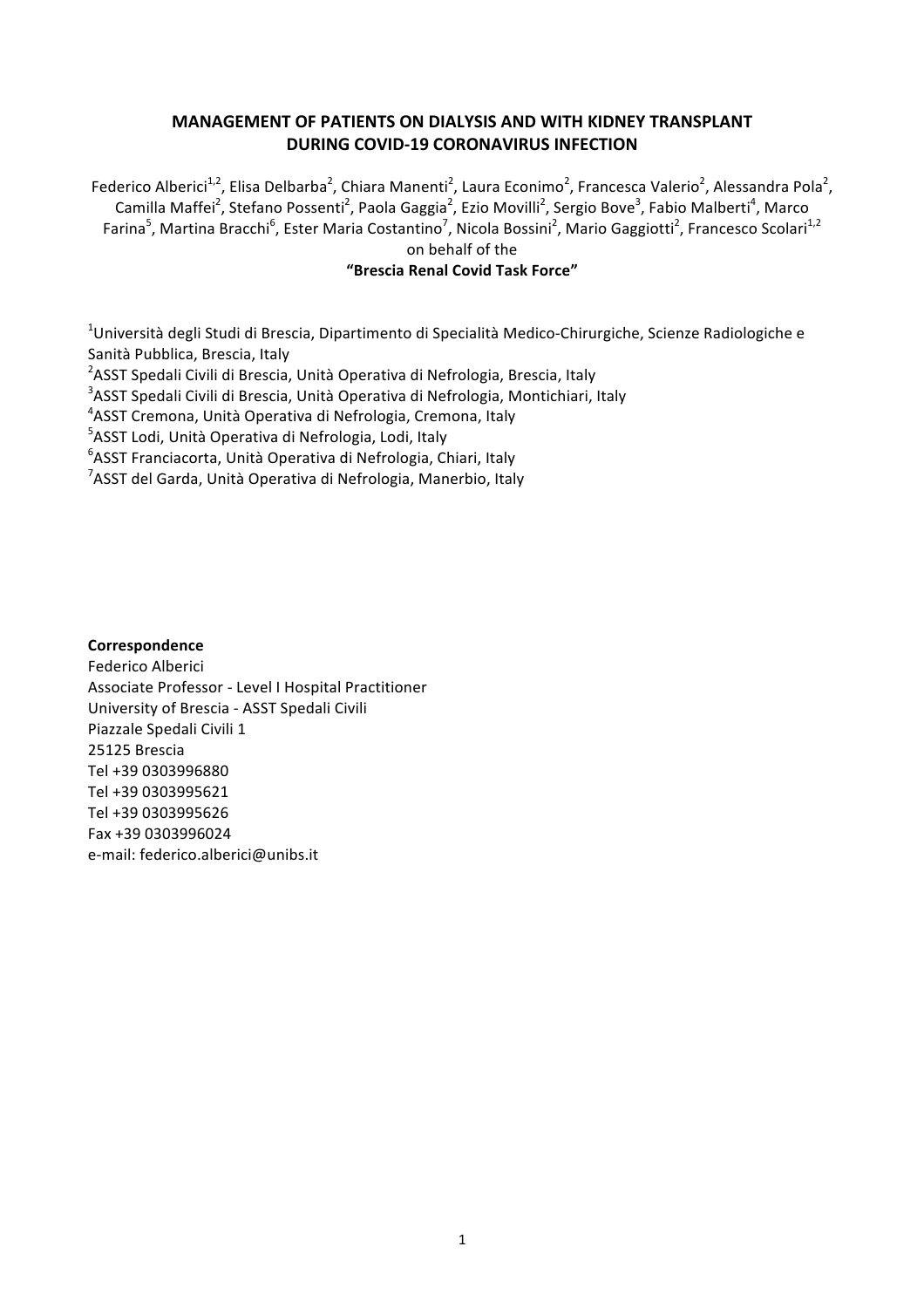## **CONTENTS**

| Proposal for a therapeutic management plan for haemodialysis and transplant patients with COVID-19 |
|----------------------------------------------------------------------------------------------------|
| 1. Asymptomatic/paucisymptomatic haemodialysis patients (fever >37.5°C but <38°C, cough, cold      |
| 2. Asymptomatic/paucisymptomatic transplant patients (fever >37.5°C but <38°C, cough, cold         |
| 3. Haemodialysis patients with severe symptoms (fever >38°C, cough, dyspnoea) and positive chest   |
| 4. Transplant patients with severe symptoms (fever >38°C, cough, dyspnoea) and positive chest X-   |
|                                                                                                    |
| 6. COVID-19 patients with Acute Kidney Injury (AKI) requiring continuous renal replacement therapy |
| patients with AKI requiring renal replacement therapy<br>7.<br>COVID-19<br>with                    |
|                                                                                                    |
|                                                                                                    |
|                                                                                                    |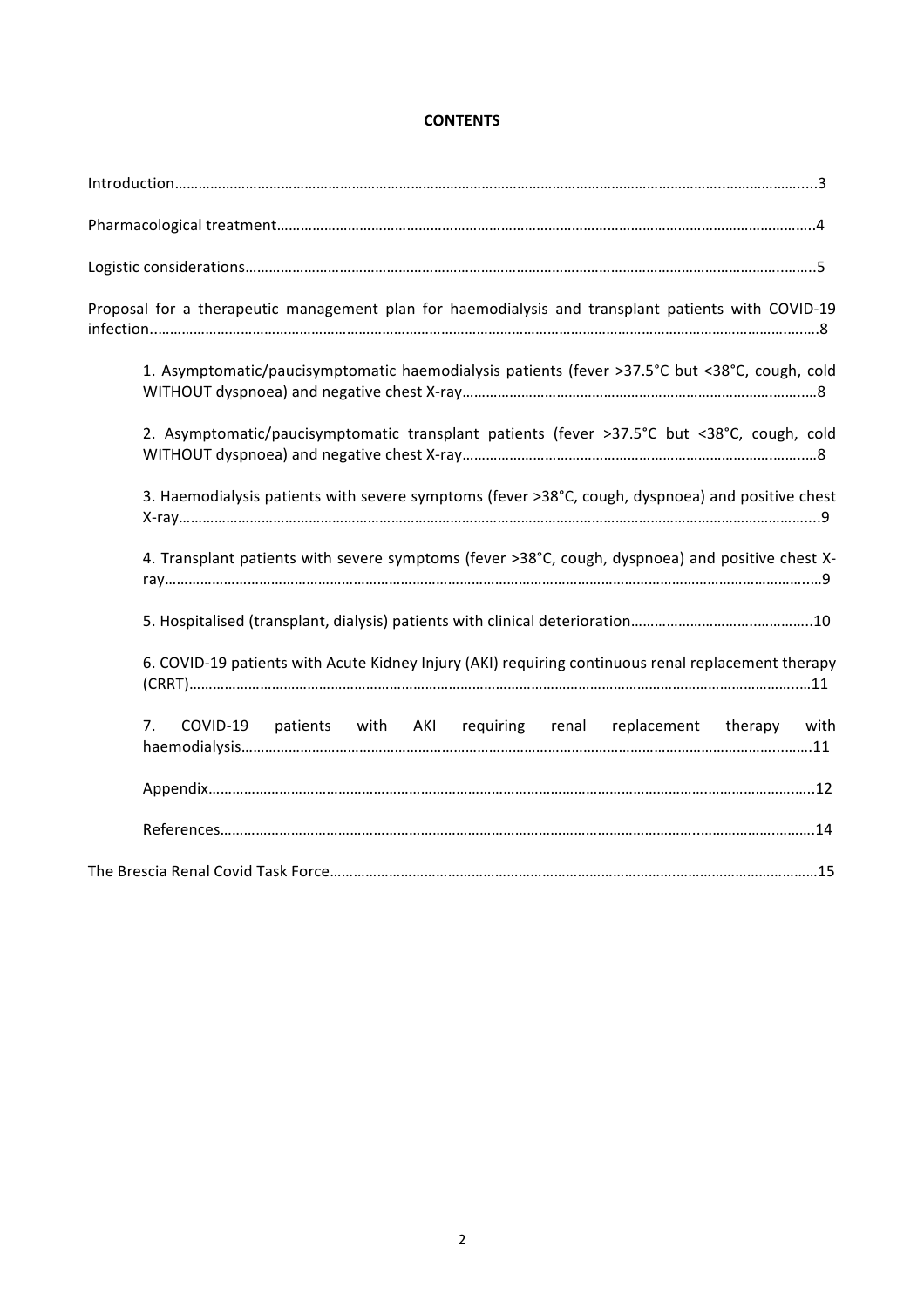#### **Introduction**

The COVID-19 epidemic in Lombardy requires the development of a protocol for nephropathic patients, particularly those undergoing dialysis and carriers of renal transplants.

The China CDC has recently published the largest COVID-19 case series, which includes 44,672 cases. This study shows an overall mortality rate of 2.3%. Beside age (1.3% mortality in the 50-59 age group, 3.6% in the 60-69 age group, 8% in the 70-79 age group and 14.8% in the ≥80 age group), the main risk factors are the presence of cardiovascular diseases  $(10.5%$  mortality), diabetes  $(7.3%$  mortality), chronic respiratory diseases  $(6.3%$  mortality), high blood pressure  $(6%$  mortality) and cancer  $(5.6%$  mortality)  $(1,2)$ . In the Lombardy region, however, the disease seems to have much higher mortality rates than reported in China and this should lead us to investigate carefully all factors potentially responsible for this trend.

The comorbidities associated with increased mortality during COVID-19 infection are very common in patients with Chronic Kidney Disease (CKD) as well as in patients undergoing renal replacement therapy with haemodialysis. In addition, there are currently no solid data on COVID-19-positive patients undergoing dialysis or with kidney transplant having a condition of reduced immunocompetence, besides various cardiovascular risk factors.

In these weeks, we have followed 21 transplanted patients and 17 dialysis patients at our institution in Brescia. Our initial experience suggests that the disease has a severe progression, with a potentially lifethreating outcome especially in the subgroup of kidney-transplanted patients. Furthermore, a significant number of nephropathic patients with COVID-19 have been managed at sites in Lodi, Cremona, Manerbio, Montichiari and Chiari, which are part of the Brescia task force. The Chinese experience suggests that the disease has a less severe course in dialysis patients, compared not only to kidney transplant patients but also to non-nephropathic patients. This is also our initial experience in Brescia, although not confirmed by all sites participating in our task force. Obviously, the lack of adequate data both in the general population (proportion of asymptomatic subjects) and in nephropathic patients means that there are no data to allow us to draw any final conclusions.

3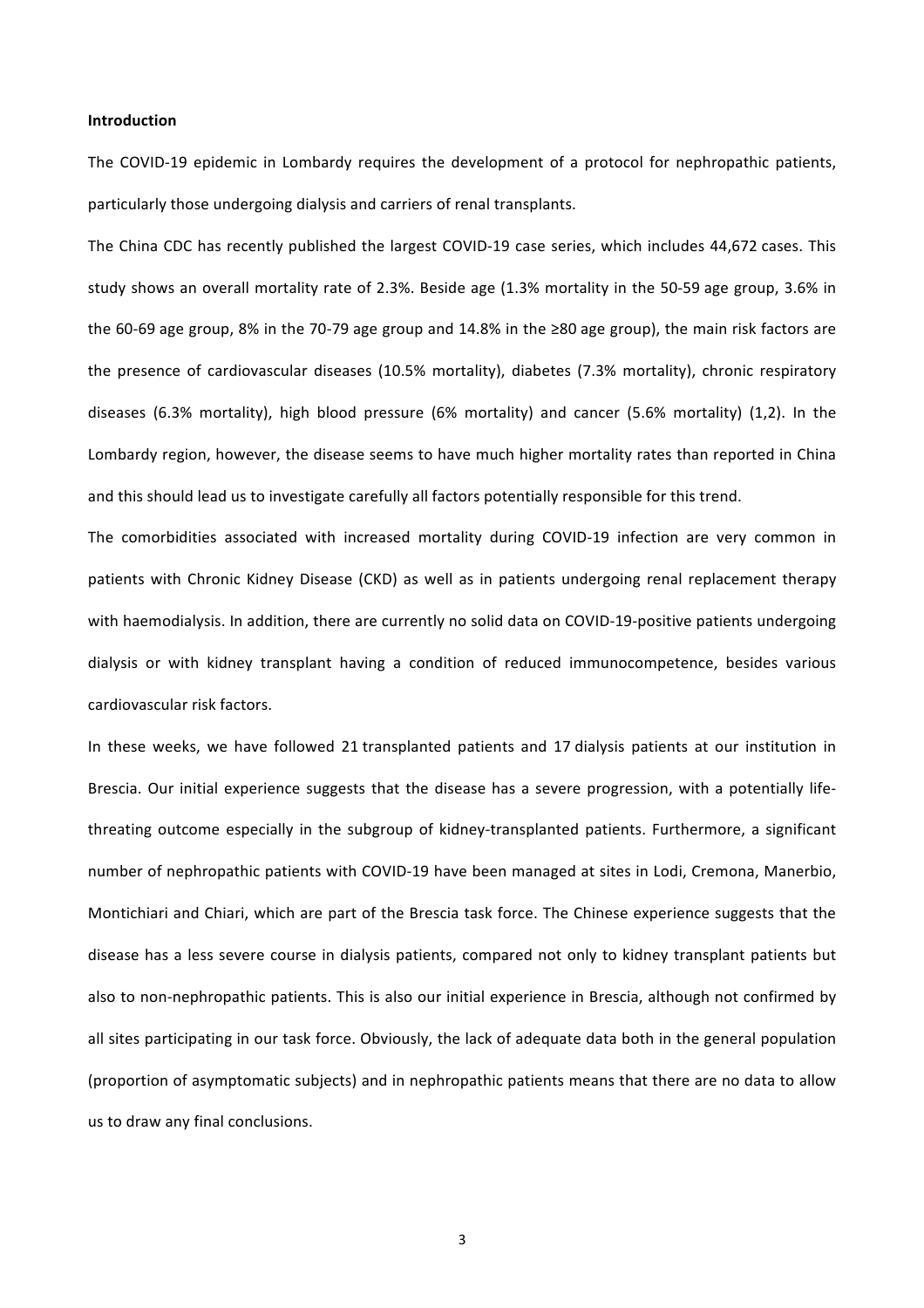For this reason, we are collecting detailed clinical and laboratory data from our patients with the aim of sharing the clinical and outcome characteristics of the disease in nephropathic patients with the nephrology community.

In general terms, optimal disease management is still being debated and the therapeutic approach still lacks significant evidence. The indication for anti-retroviral therapy is uncertain and to date there is no registered drug for the treatment of COVID-19 infections (3). However, experience can be drawn from the use of antiviral agents on viruses belonging to the same family of Betacoronaviruses (SARS and MERS). Nevertheless, the emergency provides the rationale for using antivirals notwithstanding preliminary scientific evidence. In patients with advanced CKD, there is also the problem of adjusting therapy based on the degree of renal function. Conversely, in kidney transplanted patients, there is a need to carefully modulate immunosuppressive therapy. To date, no clear guidelines exist for the management of these patients (4).

Brescia is currently the second largest area affected after Bergamo (2,918 cases as of 17 March 2020). A working group consisting of infective disease specialists and intensivists from Lombardy has developed a therapeutic protocol in COVID-19 patients based on disease severity (Guidelines on the Therapeutic and Support Management of Patients with COVID-19 Coronavirus Infection. Edition 2.0, 12 March 2020). Partly borrowing the infectiological and intensivist approach of the protocol, we have adapted that approach to our dialysis and kidney-transplanted patients. We will also provide some logistics considerations resulting from our direct experience in the management of patient flows during the COVID-19 epidemic.

#### **Pharmacological treatment**

**Chloroquine – hydroxychloroquine:** investigational evidence seems to support the role of antiviral activity of chloroquine towards the SARS and avian influenza viruses in *in vitro* and animal models. A panel of Chinese experts supports the use of this drug in consideration of a benefit observed in terms of patient hospitalizations and overall outcomes (5).

4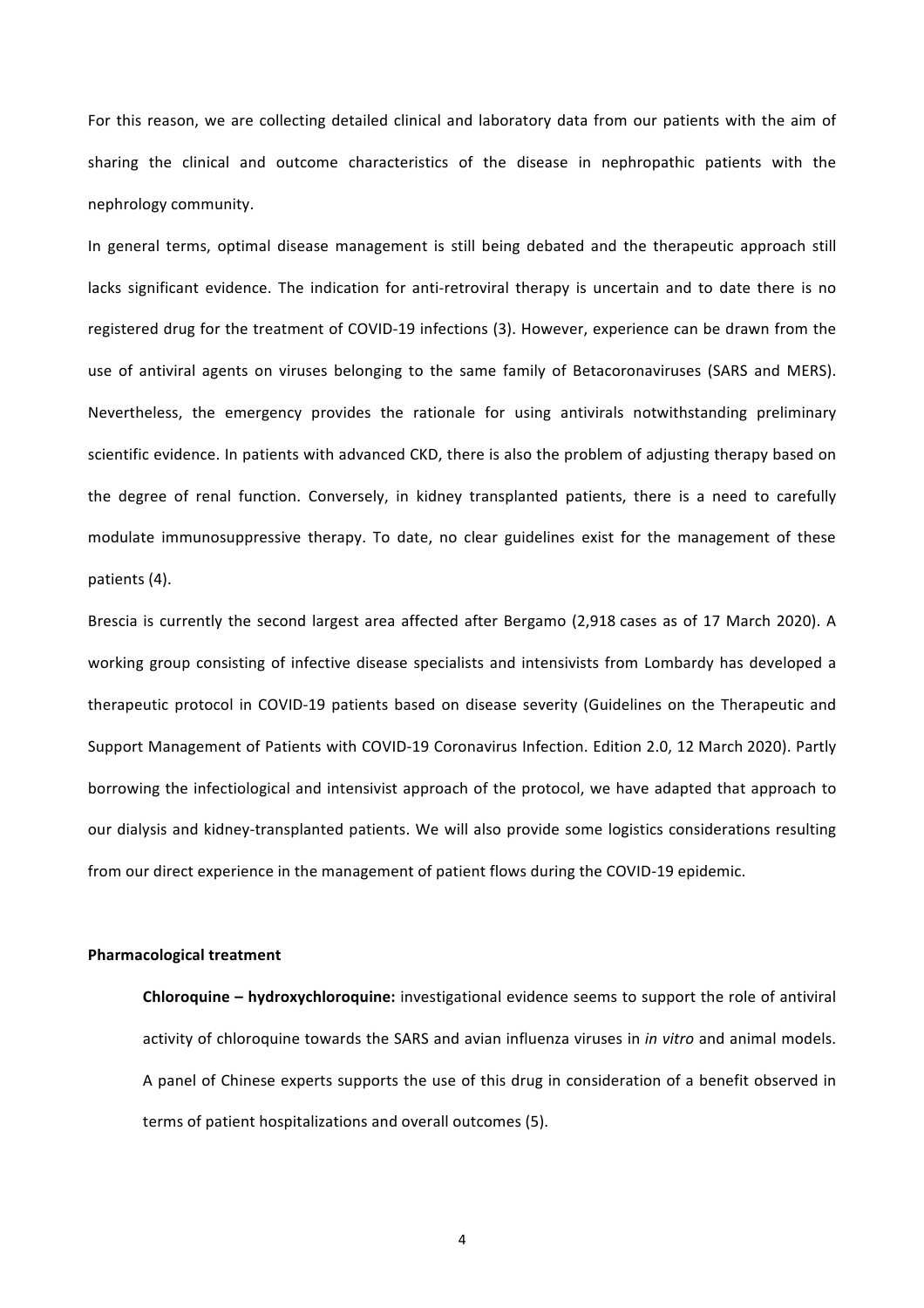Lopinavir/ritonavir: second-generation anti-retroviral. Anecdotal evidence seems to support its possible role in COVID-19 infection.

Darunavir ritonavir and darunavir/cobicistat: potential alternatives to lopinavir/ritonavir based on the similar mechanism of action.

**Remdesivir:** nucleotide analogues whose mechanism of action consists in incorporating the drug into newly synthesized RNA chains. It has been suggested that it plays a role in reducing viral load and improving lung function parameters in animal and *in vitro* models (6,7). Two clinical trials are ongoing in China.

**Corticosteroids:** the use of corticosteroids would be contraindicated in the early phases of the disease. However, data suggest their role in the management of acute respiratory distress syndrome (ARDS) with a significant impact on the survival curves of treated patients (8).

Tocilizumab: in consideration of the central role that IL-6, in combination with other proinflammatory cytokines, seems to have in the development of COVID-19-induced ARDS, tocilizumab could play a role in the management of selected cases in the absence of major contraindications.

#### **Logistics considerations**

Proper logistic planning is considered necessary in the management of this health emergency. The management of these patients make it necessary to reconcile infection protocols (e.g. isolation) with needs that are intrinsic to our specialty (e.g. the need to move patients for haemodialysis). Our experience, though still limited, seems to suggest a better outcome in transplanted patients directly managed in a nephrology ward compared to the group managed in other general COVID areas and evaluated by the nephrologist only in consultation.

5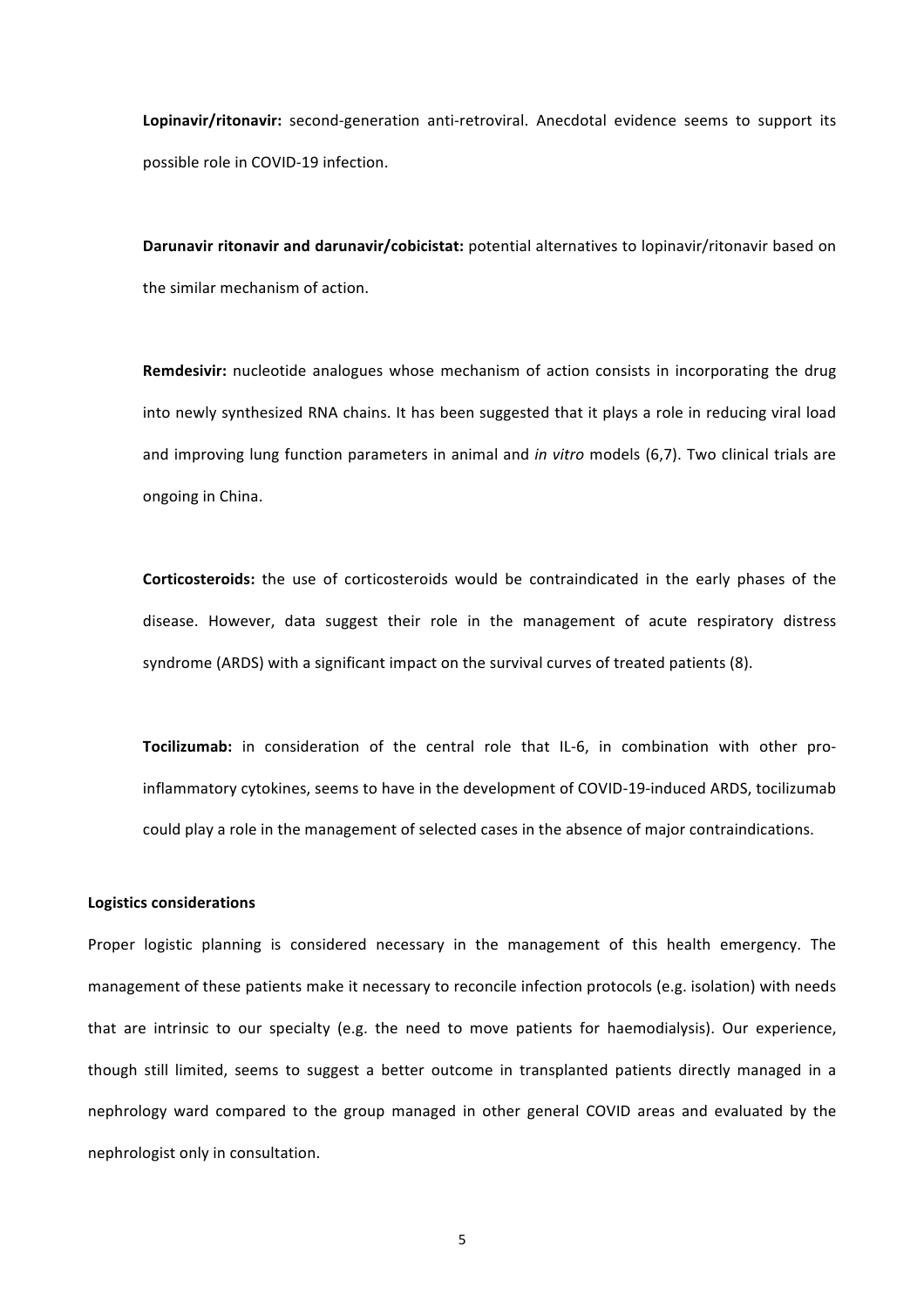The particular logistic organization of our institution has allowed us to implement an efficient organizational model. A summary of our institution is presented here:

1st Floor:

| Male ward  | Haemodialysis, peritoneal dialysis, outpatient Female ward |  |  |
|------------|------------------------------------------------------------|--|--|
|            | offices                                                    |  |  |
| 2nd Floor: |                                                            |  |  |

| Dialysis | Transplant ward and outpatient offices |
|----------|----------------------------------------|

On 27-28 February, we started reducing the number of beds in the female ward and increasing discharges from the male ward, subsequently transferring female patients that could not be discharged to the male ward. In the night between 27 and 28 February, we admitted the first (kidney-transplanted) positive female patient, subsequently transferred to the ICU due to clinical deterioration. As of 28 February, the logistic situation was as follows. To be noted, the COVID area was equipped with dialysis machines and equipment.

1st Floor:

| Male and female ward | Haemodialysis, peritoneal dialysis, outpatient<br>offices |  | <b>COVID</b> |
|----------------------|-----------------------------------------------------------|--|--------------|
| 2nd Floor:           |                                                           |  |              |
| <b>Dialysis</b>      | Transplant ward and outpatient offices                    |  |              |

Between 2-4 March we admitted the first positive patients to the COVID area. At this stage, the need was almost only for transplanted patients, as our site covers a large community which also includes the areas of Lodi and Codogno. The progressive inflow of COVID-positive patients into our hospital, together with the need to receive haemodialysis patients, has therefore led us to move the male and female ward to the 2nd floor, close the transplant centre and rearrange the ward's central spaces to create haemodialysis rooms, intended partially for COVID-positive patients and partially for COVID-negative patients.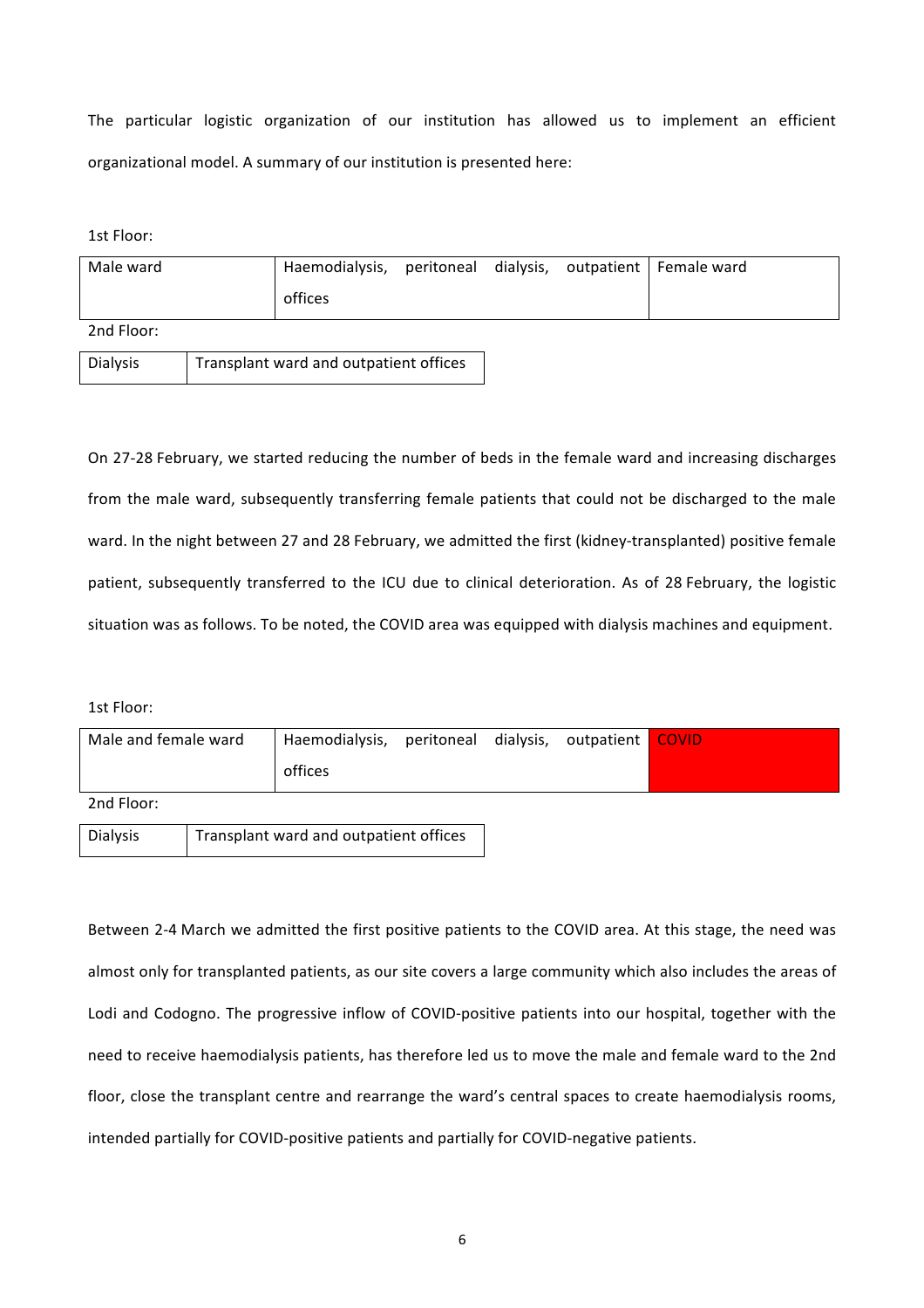## 1st Floor:

| COVID HAEMODIALYSIS   HAEMODIALYSIS   HAEMODIALYSIS |                   |          | <b>HAEMODIALYSIS COVID</b> | TRANSPLANT        |
|-----------------------------------------------------|-------------------|----------|----------------------------|-------------------|
| <b>INPATIENTS</b>                                   | <b>COVID</b>      | COVID-   | <b>COVID</b>               | <b>INPATIENTS</b> |
|                                                     | <b>INPATIENTS</b> | NEGATIVE | <b>TRANSPLANT</b>          |                   |
| $-1$                                                |                   |          |                            |                   |

2nd Floor:

| Dialysis | COVID-negative nephrology ward |
|----------|--------------------------------|
|          |                                |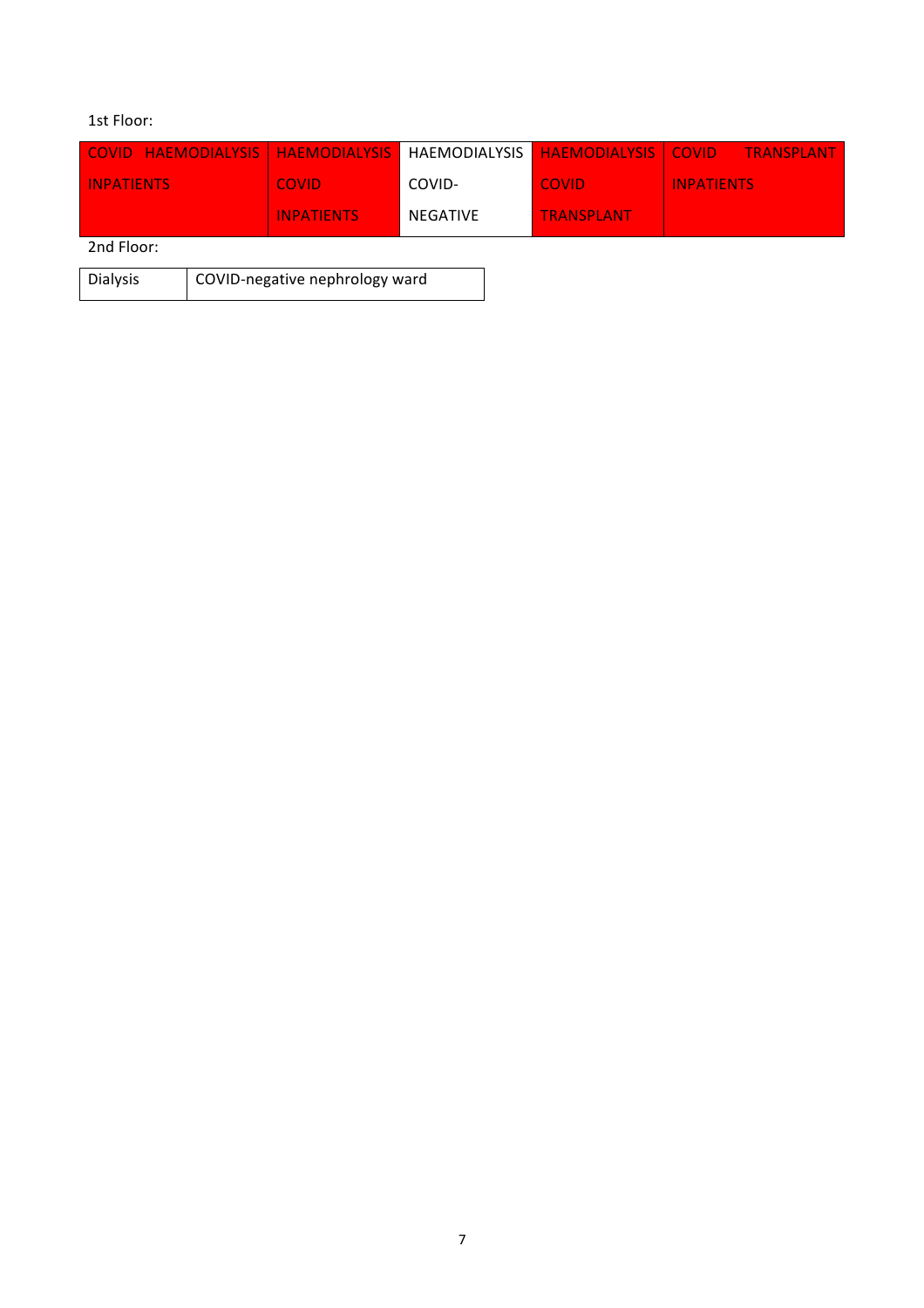# **PROPOSAL FOR A THERAPEUTIC MANAGEMENT PLAN FOR HAEMODIALYSIS AND TRANSPLANT PATIENTS WITH COVID-19 INFECTION**

# 1. Asymptomatic/paucisymptomatic haemodialysis patients (fever >37.5°C but <38°C, cough, **cold WITHOUT dyspnoea) and negative chest X-ray**

Possible home management, if compatible with transport-related logistic management. The patient must wear a surgical mask at all times.

**Antiviral therapy** (duration: 5-20 days to be determined based on clinical progression)\*

- Lopinavir/ritonavir 200/50 mg 2 tabs x2/day **OR**
- Darunavir 800 mg 1 tab/day + ritonavir 100 mg 1 tab/day **OR**
	- Darunavir/cobicistat 800/150 mg 1 tab/day

# **NO ADJUSTMENT FOR RENAL FUNCTION NECESSARY IN ANY CIRCUMSTANCES SCREEN ONGOING THERAPY FOR INTERACTIONS (http://www.covid19-druginteractions.org/)**

#### **Hydroxychloroquinine**

200 mg after each dialysis session (three times a week in patients on dialysis twice weekly)

## **Empirical antibiotic therapy**

Only in the presence of bacterial superinfection

## **Dialysis therapy**

In patients undergoing hemodiafiltration, continue the existing dialysis method. In patients undergoing dialysis, the use of the Theranova filter is recommended with the aim of increasing the efficiency of removal of middle size molecules and, therefore, inflammation mediators.

---------------------------------------------------------------------------------------------------------------------------------------------

# **2.** Asymptomatic/paucisymptomatic transplant patients (with mild symptoms: fever >37.5°C but **<38°C, cough, cold WITHOUT dyspnoea) and negative chest X-ray**

Hospitalization or home management, to be clinically decided on a case-by-case basis. Daily monitoring when at home, of fever and O2 saturation (if possible) with daily telephone visit by the transplant centre. **Immunosuppressive therapy:** 

- Stop MMF or azathioprine
- Stop calcineurin inhibitor
- Glucocorticoids: initiation of methylprednisolone 16 mg

*NOTE*: If progression is favourable, the timing of and methods for immunosuppressive therapy resumption are not yet clear and should be evaluated by carefully weighing the benefit-risk ratio in the individual patient.

Our proposed approach is to resume the calcineurin inhibitor at half of the previous dosage, starting at least 15 days after disappearance of symptoms and swab negativization, with the aim of gradually reaching a blood level of 3-5 ng/ml of tacrolimus and 200-300 ng/ml of cyclosporine at the second hour.

Further increase in the calcineurin inhibitor dosage should be considered after at least another 15 days with no symptoms and an additional negative swab. In the calcineurin inhibitor re-titration period, it is recommended to maintain the dose of methylprednisolone at 8-16 mg/day, based on clinical judgement.

Case-by-case evaluation of subsequent re-initiation of MMF, azathioprine and m-TOR inhibitors.

**Antiviral therapy** (duration: 5-20 days to be determined based on clinical progression)\*

- Lopinavir/ritonavir 200/50 mg 2 tabs x2/day **OR**
- Darunavir 800 mg 1 tab/day + ritonavir 100 mg 1 tab/day **OR**
- Darunavir/cobicistat 800/150 mg 1 tab/day

**NO ADJUSTMENT FOR RENAL FUNCTION NECESSARY IN ANY CIRCUMSTANCES. SCREEN ONGOING THERAPY FOR INTERACTIONS (http://www.covid19-druginteractions.org/)**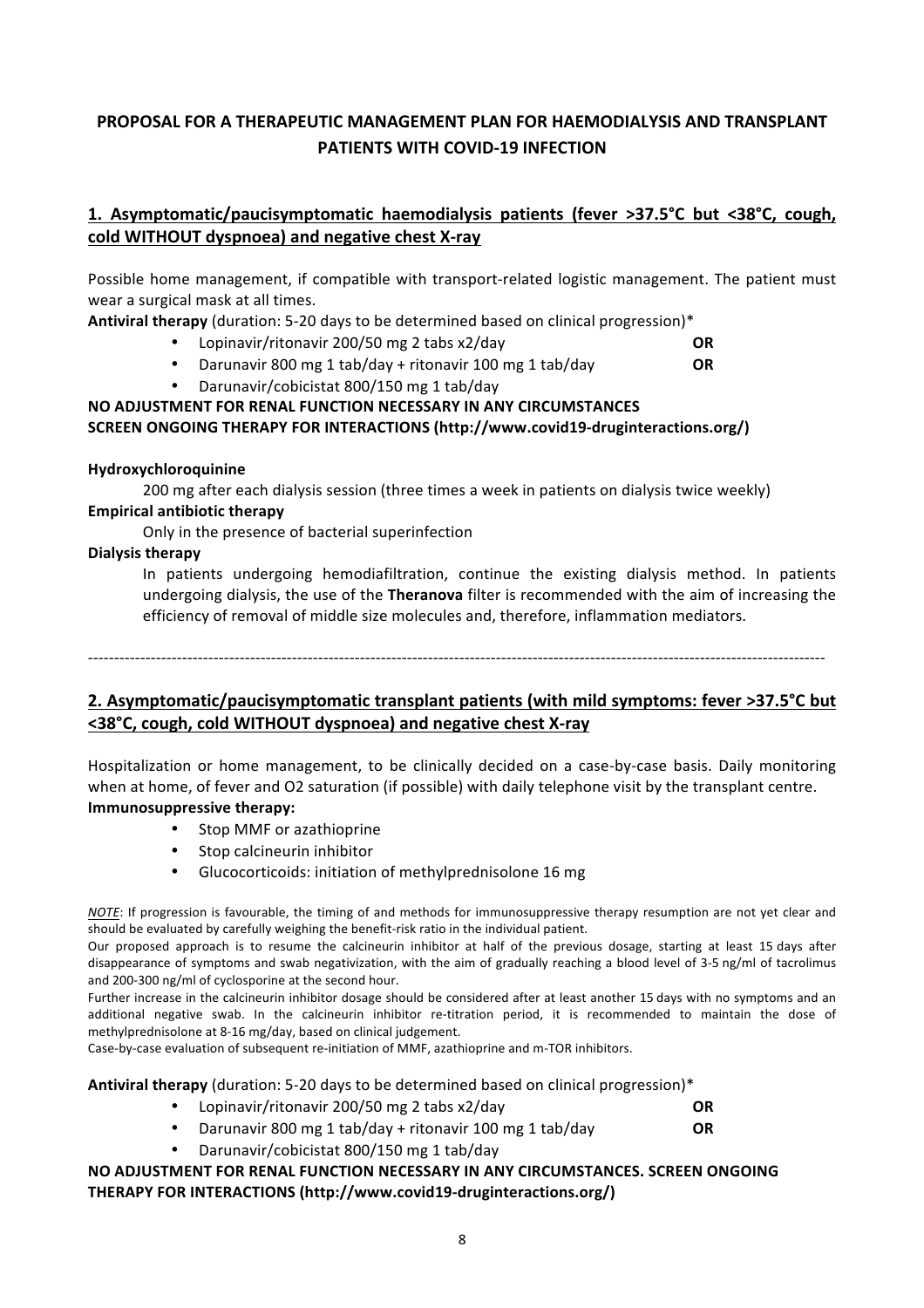#### **Hydroxychloroquinine**

- 200 mg  $x2$ /day if GFR >30 ml/min
- 200 mg/day if GFR  $>15$  ml/min and <30 ml/min
- 200 mg every other day if GFR <15 ml/min

## **Empirical antibiotic therapy**

Only in the presence of bacterial superinfection

# ----------------------------------------------------------------------------------------------------------------------------------------------

# **3.** Haemodialysis patients with severe symptoms (fever >38°C, cough, dyspnoea) and/or positive **chest X-ray**

## **Hospitalization**

**Antiviral therapy** (duration: 5-20 days to be determined based on clinical progression)\*

- Lopinavir/ritonavir 200/50 mg 2 tabs x2/day **OR**
- Darunavir 800 mg 1 tab/day + ritonavir 100 mg 1 tab/day **OR**
	- Darunavir/cobicistat 800/150 mg 1 tab/day

## **NO ADJUSTMENT FOR RENAL FUNCTION NECESSARY IN ANY CIRCUMSTANCES SCREEN ONGOING THERAPY FOR INTERACTIONS (http://www.covid19-druginteractions.org/)**

## **Hydroxychloroquinine**

200 mg every other day (three times a week in patients under dialysis twice weekly)

## **Empirical antibiotic therapy**

Only in the presence of bacterial superinfection

## **Dialysis therapy (quarantine area)**

In patients undergoing hemodiafiltration, continue with the existing dialysis method. In patients undergoing dialysis, the use of the **Theranova** filter is recommended with the aim of increasing the efficiency of removal of middle size molecules and, therefore, inflammation mediators.

---------------------------------------------------------------------------------------------------------------------------------------------

# 4. Transplanted patients with severe symptoms (fever >38<sup>o</sup>C, cough, dyspnoea) and/or positive **chest X-ray**

## **Hospitalization**

## **Immunosuppressive therapy:**

- Stop MMF or azathioprine
- Stop calcineurin inhibitor
- Glucocorticoids: initiation of methylprednisolone 16 mg

## **Antiviral therapy** (duration: 5-20 days to be determined based on clinical progression)\*

- Lopinavir/ritonavir 200/50 mg 2 tabs x2/day **OR**
- Darunavir 800 mg 1 tab/day + ritonavir 100 mg 1 tab/day **OR**
	- Darunavir/cobicistat 800/150 mg 1 tab/day

### **NO ADJUSTMENT FOR RENAL FUNCTION NECESSARY IN ANY CIRCUMSTANCES SCREEN ONGOING THERAPY FOR INTERACTIONS (http://www.covid19-druginteractions.org/) Hydroxychloroquinine**

# 200 mg x2/day if GFR  $>$ 30 ml/min

200 mg/day if GFR >15 ml/min and <30 ml/min

200 mg every other day if GFR <15 ml/min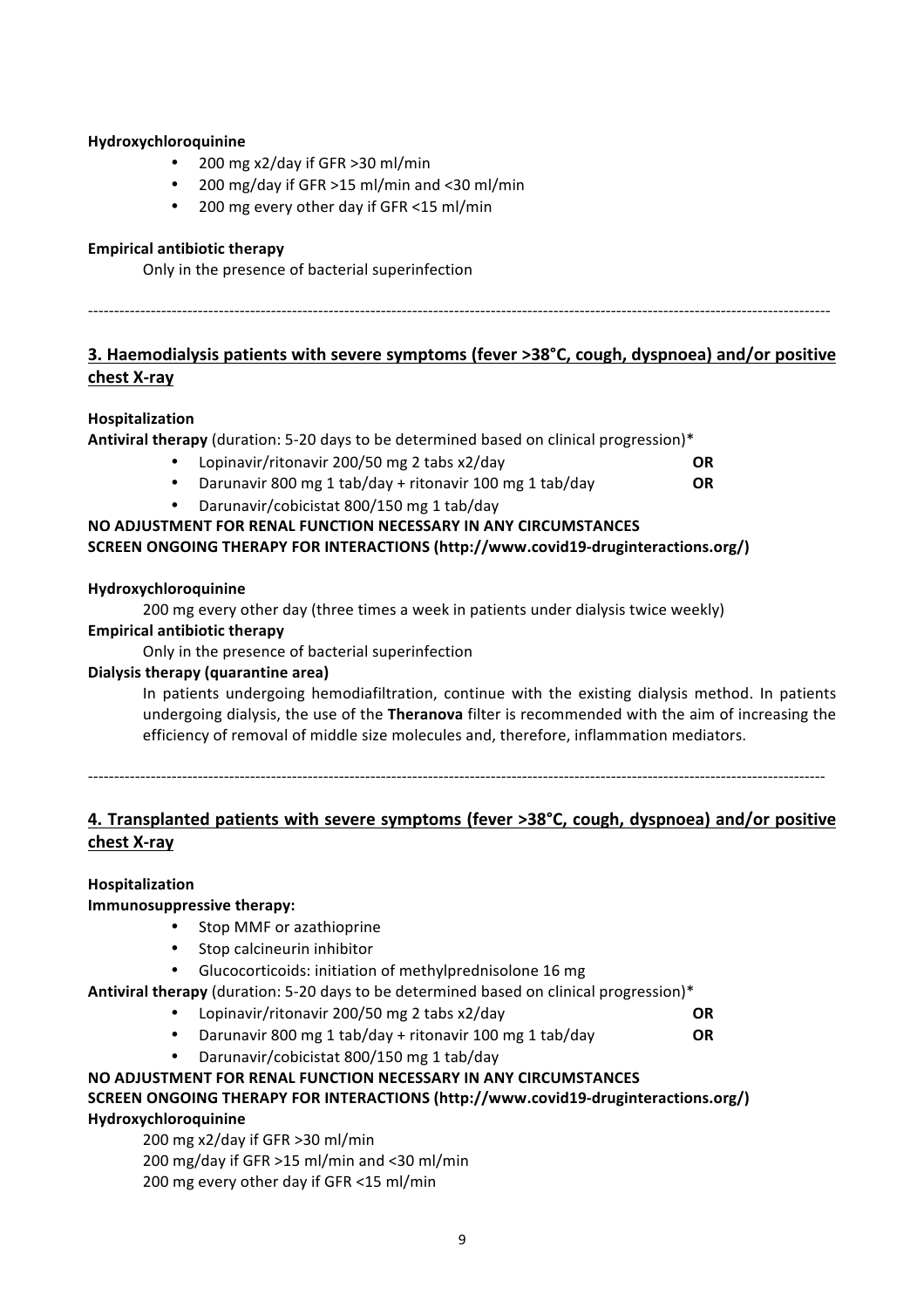## **Empirical antibiotic therapy**

#### Only in the presence of bacterial superinfection

*NOTE*: If progression is favourable, the timing of and methods for immunosuppressive therapy resumption are not yet clear and should be evaluated by carefully weighing the benefit-risk ratio in the individual patient.

Our proposed approach is to resume the calcineurin inhibitor at half of the previous dosage, starting at least 30 days after clinical resolution (apyrexial patient, no need for oxygen therapy, negative chest X-ray) and after two negative swabs (one at discharge and one at 30 days), with the aim of gradually reaching a level of 3-5 ng/ml of tacrolimus and 200-300 ng/ml of cyclosporine at the second hour.

Resumption of full-dose calcineurin inhibitor dosage and maintenance of the methylprednisolone dose at 8-16 mg/day (based on clinical judgement) after 15 days free of symptoms and an additional negative swab.

Case-by-case evaluation of re-initiation of MMF, azathioprine and m-TOR inhibitors.

----------------------------------------------------------------------------------------------------------------------------------------------

\*: Remdesivir should theoretically be considered as first-line in all patients or at least in patients with rapid clinical deterioration or patients with severe pneumonia, ARDS or global respiratory failure, hemodynamic decompensation, needing mechanical (or non-invasive) ventilation. Drug currently not routinely available in Italy. Dose: 200 mg IV as loading dose in 30 minutes on Day 1, thereafter 100 mg/day IV (Days 2-10).

## **5. Hospitalised (transplanted, dialysis) patient with clinical deterioration**

If Brescia-COVID respiratory severity scale ≥2 (see appendix) AND IF, AT THE SAME TIME:

- The high viral load phase can be considered to be finished (e.g. no fever for  $>72h$  and/or at least 7 days from symptoms onset)
- Ongoing superbacterial infection can be ruled out clinically
- There is ongoing worsening of respiratory exchanges and/or significant worsening of chest X-ray

#### **Dexamethasone**

20 mg/day for 5 days, thereafter 10 mg/day for 5 days

#### **CONSIDER COMBINATION WITH**

#### **Tocilizumab**

In case of drug shortage, put cases with rapidly and significantly increasing of the D-Dimer levels first. Requires in Italy signing of informed consent.

Perform quantiferon and viral marker assay for occult HBV hepatitis.

Exclusion criteria:

- AST/ALT 5 times higher than normal.
- Neutrophils below 500 cells/mmc.
- PLT below 50,000 cells/mmc.
- Documented sepsis due to pathogens other than COVID-19.
- Presence of comorbidities associated with unfavourable outcome based on clinical judgement
- Complicated diverticulitis or bowel perforation
- Ongoing skin infection (e.g. antibiotic-induced uncontrolled dermopanniculitis)
- Anti-rejection immunosuppressive therapy

#### Dosages of tocilizumab per body weight in COVID-19

Max 3 infusions at a dose of 8 mg/kg of body weight (maximum dose per infusion 800 mg). Second infusion at an interval of 12-24 hours

| PATIENT WEIGHT | <b>TOCILIZUMAB DOSE</b>              | Dose Range mg/Kg |
|----------------|--------------------------------------|------------------|
| 35-45 kg       | $320 \text{ mg}$ (4 x 80 mg bottles) | $9.1 - 7.1$      |
| 46-55 kg       | 400 mg (1 x 400 mg bottle)           | $8.7 - 7.3$      |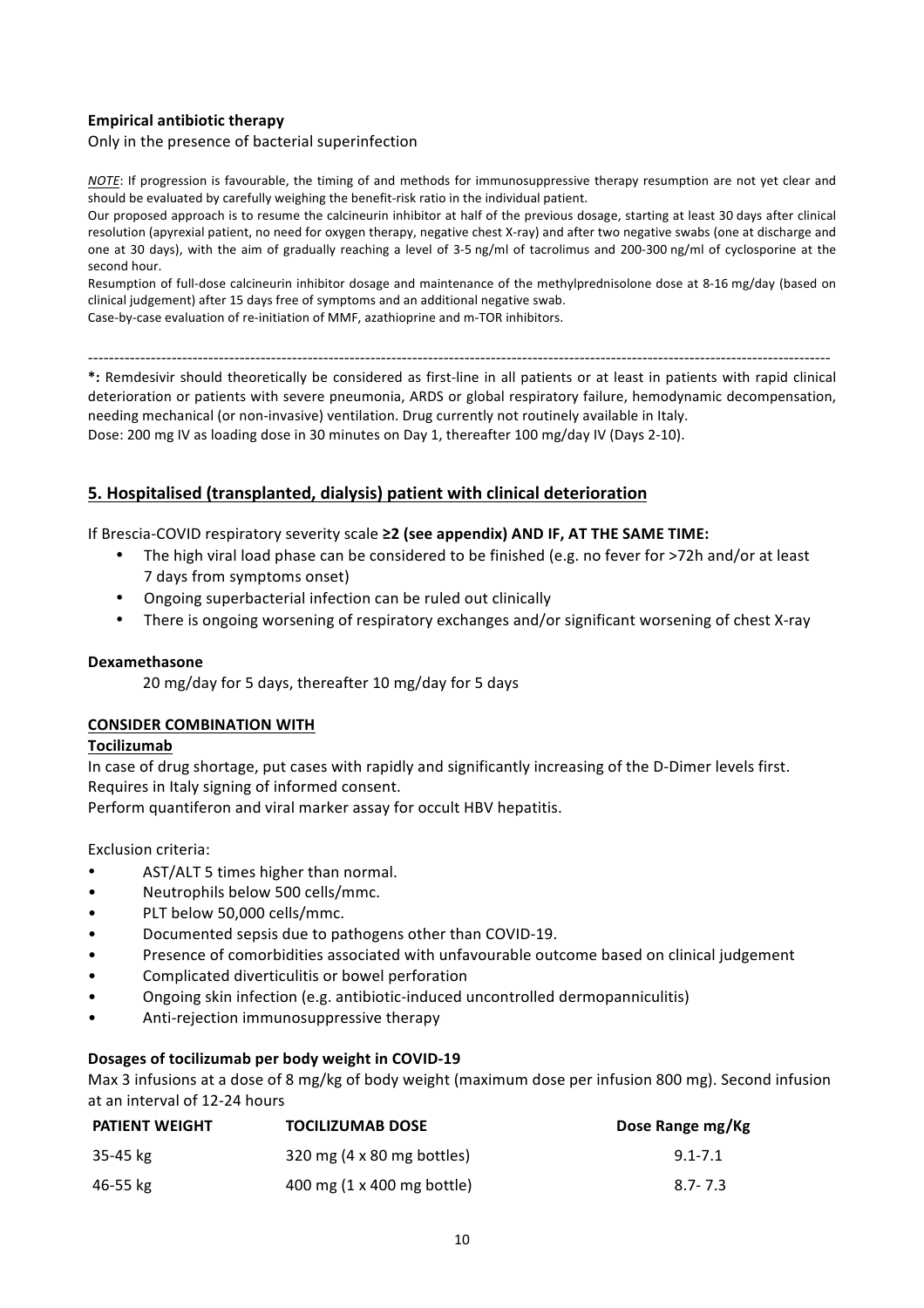| 56-65 kg | 480 mg (1 x 400 mg bottle + 1 x 80 mg bottle)     | $8.6 - 7.4$ |
|----------|---------------------------------------------------|-------------|
| 66-75 kg | 560 mg (1 x 400 mg bottle + 2 x 80 mg bottles)    | $8.5 - 7.5$ |
| 76-85 kg | 600 mg (1 x 400 mg bottle + 1 x 200 mg<br>bottle) | $7.9 - 7.0$ |
| >86 kg   | 800 mg (2 x 400 mg bottles)                       | 9.3         |
|          |                                                   |             |

# **6. COVID-19 patients with Acute Kidney Injury (AKI) requiring continuous renal replacement therapy (CRRT)**

**Indication**: patients with stage 3 AKI (defined as a 3-fold increase in creatinine levels from baseline or creatinine ≥4.0 mg/dl or defined based on amount of diuresis: diuresis <0.3 ml/kg/h for ≥24 h or anuria for ≥12 h) hospitalized in ICU

**Method**: CVVH pre- and post-dilution with a prescribed dose >25 ml/kg/h (to obtain an administered dose ≥25 ml/kg/h).

## Anticoagulation:

First choice: regional citrate anticoagulation (RCA).

Second choice: systemic heparinization with unfractionated heparin (UFH).

Third choice: treatment with no anticoagulants.

**NOTE:** most COVID-19-infected patients requiring intensive care management show altered liver function values secondary to drug-induced hepatotoxicity as well as due to possible liver involvement. This is associated with an increased risk for citrate **accumulation.**

Monitoring: See appendix for details concerning suggested monitoring in these patients.

**CytoSorb:** owing to the aforementioned role of proinflammatory cytokines in the pathogenesis of ARDS, we recommend the use of CytoSorb adsorbent cartridge if the patient has not already been treated with tocilizumab for ineligibility (case 1) or organizational/technical reasons (case 2).

- Case 1, patients ineligible for tocilizumab: we suggest using the routine approach with Cytosorb cartridge (duration 48 hours, set and cartridge must be replaced after the first 24 hours).

- Case 2, patients scheduled for therapy with tocilizumab, which has no yet been administered at the time of CVVH initiation, we believe that the use of CytoSorb should be continued 24 hours after tocilizumab administration or up to the point of reaching the total of 48 hours of Cytosorb treatment.

The CytoSorb cartridge should not increase *per se* the risk of circuit coagulation, however patients with COVID-19 infection seem to be at higher risk of developing clothing in this context and therefore treatment with regional or systemic anticoagulation should be employed.

The CytoSorb cartridge may result in reduced blood levels of antibiotic (see Appendix for dosing adjustments).

----------------------------------------------------------------------------------------------------------------------------------------------

#### **7. COVID-19 patients with AKI requiring renal replacement therapy with haemodialysis**

For AKI patients requiring intermittent haemodialysis, we recommend using the Theranova filter in order to increase the clearance of pro-inflammatory molecules.

Use of bilumen CVC is necessary to increase treatment efficiency.

----------------------------------------------------------------------------------------------------------------------------------------------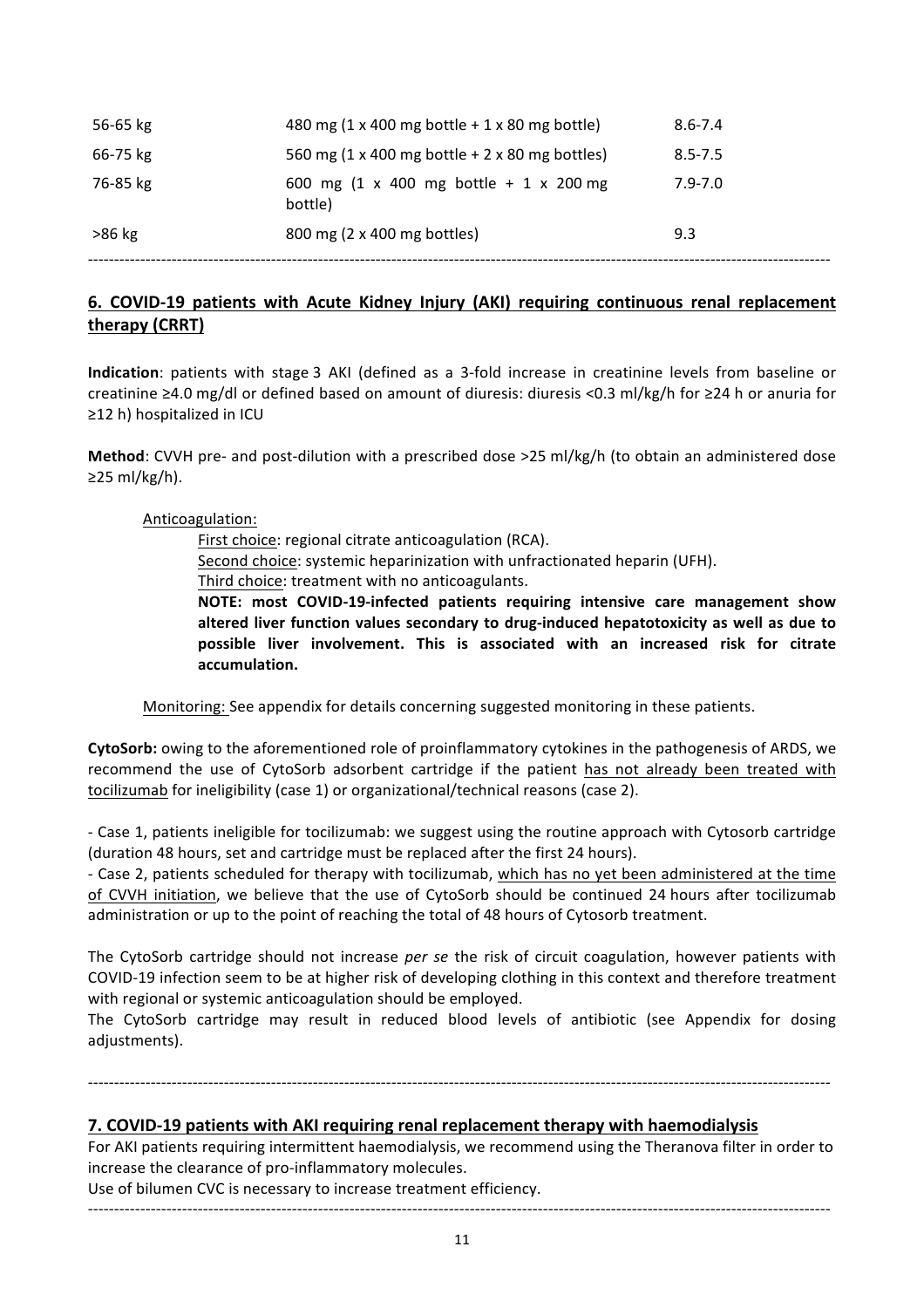# **APPENDIX**

|                | <b>Brescia-COVID respiratory severity scale</b>                                                           |
|----------------|-----------------------------------------------------------------------------------------------------------|
| 0              | Ambient air                                                                                               |
| $\mathbf{1}$   | Oxygen therapy                                                                                            |
| $\overline{2}$ | Oxygen therapy plus 1 of the following criteria:                                                          |
|                | The patient has dyspnoea or <b>STACCATO SPEECH</b> (inability to count rapidly to 20 after taking a<br>a) |
|                | deep breath) at rest or after minimum activity (sitting down on bed, standing up, speaking,               |
|                | swallowing, coughing)                                                                                     |
|                | Respiratory rate > 22 with >6L/minute O2<br>b)                                                            |
|                | PaO2 <65mmHg with >6L/minute O2<br>c)                                                                     |
|                | d)<br>Significant worsening of chest x-ray (increased compactness and extension of infiltrate)            |
| 3              | The patient requires high-frequency nasal ventilation (HFNC), CPAP or NIV                                 |
| 4              | The patient is intubated for <b>CPAP</b> or pressure support                                              |
| 5              | The patient is under controlled mechanical ventilation; PaO2/FiO2 >150 mmHg                               |
| 6              | The patient is under controlled mechanical ventilation; PaO2/FiO2 ≤150 mmHg                               |
| 7              | The patient is under controlled mechanical ventilation; PaO2/FiO2 ≤150 mmHg and intravenous               |
|                | infusion of neuromuscular blockers                                                                        |
| 8              | The patient is under controlled mechanical ventilation; PaO2/FiO2 $\leq$ 150 mmHg and one of the          |
|                | following:                                                                                                |
|                | Prone position<br>a)                                                                                      |
|                | b) ECMO                                                                                                   |

**Off Label Drugs**: in Italy, for lopinavir/ritonavir and hydroxychloroquine an "off-label" form should be used and the patient has to sign an informed consent form.

#### **Monitoring suggested for patients with AKI treated with CVVH:**

Regional citrate anticoagulation (RCA): important to closely monitor citrate accumulation risk parameters.

Monitor every 12 hours Total systemic calcium to Systemic Ca<sup>++</sup> ratio, which should be less than 2.5

Assess lactic acid levels (if there are increased lactates not attributable to worsening of hemodynamic parameters/worsening of sepsis, consider citrate accumulation) Assess changes in arterial pH.

Systemic heparinization with unfractionated heparin (UFH): monitor aPTT with the aim of maintaining it within therapeutic range that is 1-1.4 times normal. Dosage should be carried out 2 hours after the start of treatment and every 4 hours until target is reached, then every 8 hours (unless otherwise indicated). Monitor antithrombin-III every 48 hours.

#### General monitoring:

Every 24/h: body weight, fluid input/output, kidney function, electrolytes, acid-base balance, ionised calcium, cytolitic activity score and liver function. Every 48/h: total calcium, serum phosphorus, magnesium

#### Antibiotic therapy management during use of CytoSorb cartridge

When possible, measure blood levels of antibiotics used.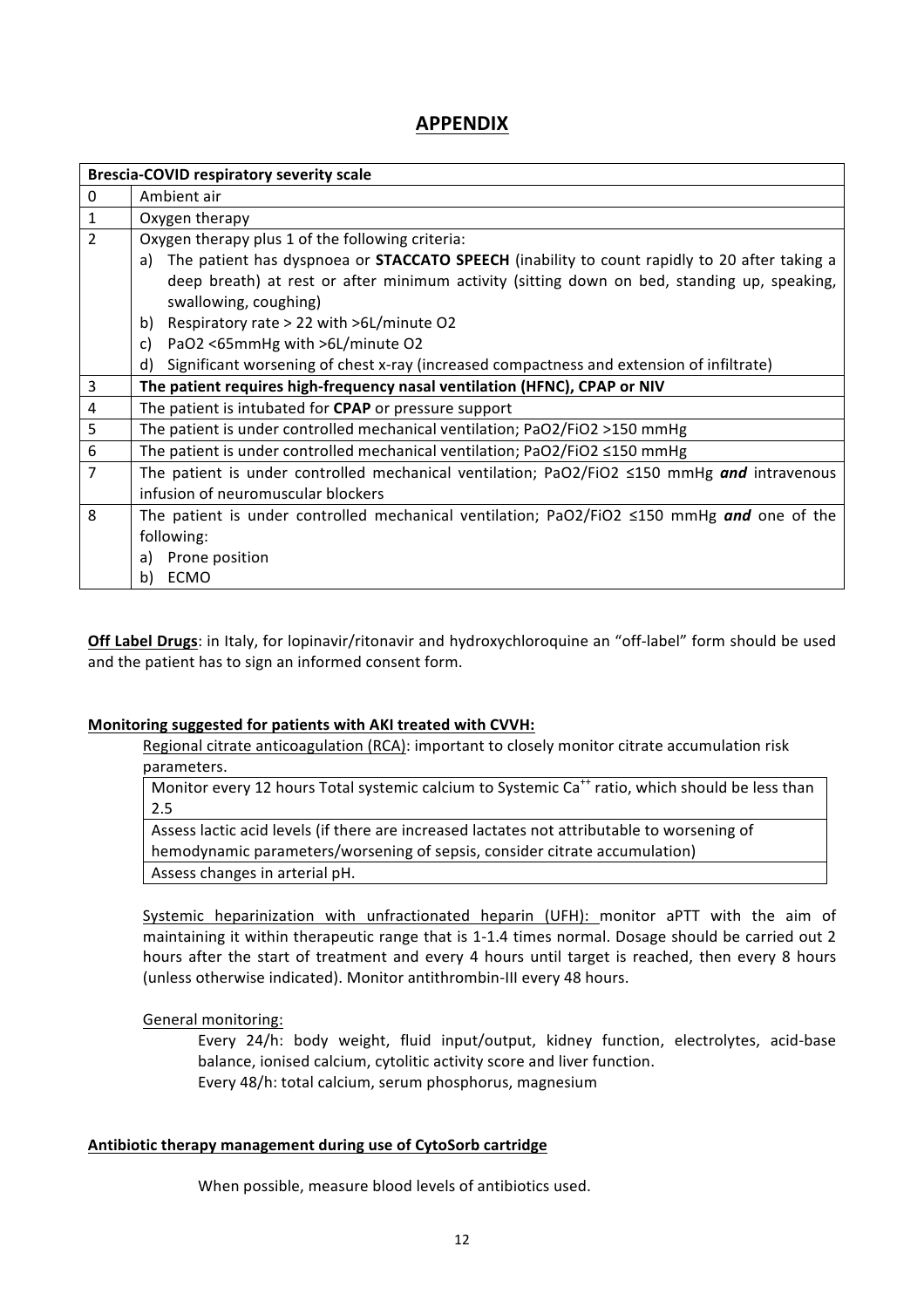According to the literature, the most commonly used antibiotics (e.g. imipenem, meropenem, piperacillin/tazobactam and linezolid) present limited reduction during treatment.

Aminoglycosides are the antibiotics that are most subject to removal. Recommended doses of main antibiotics:

- Piperacillin/tazobactam (removal insignificant): 4.5 g every 8 hours
- Cephalosporin (removal insignificant): doses close to maximum limit of recommended dosage.
- Linezolid: 600 mg every 12 hours.
- Meropenem: meropenem 1 g every 8 hours for the duration of CytoSorb.
- Imipenem/cilastatin (removal insignificant): 500 mg every 8 hours (doses close to maximum limit of recommended dosage).
- Fluoroquinolones (removal insignificant): doses close to maximum limit of recommended dosage.
- Aminoglycosides and vancomycin: administer loading dose (e.g. for amikacin 15 mg/kg followed by 7.5 mg/Kg/day; for vancomycin 15mg/kg/day followed by 7.5 mg/Kg/day) and daily monitoring of TDM.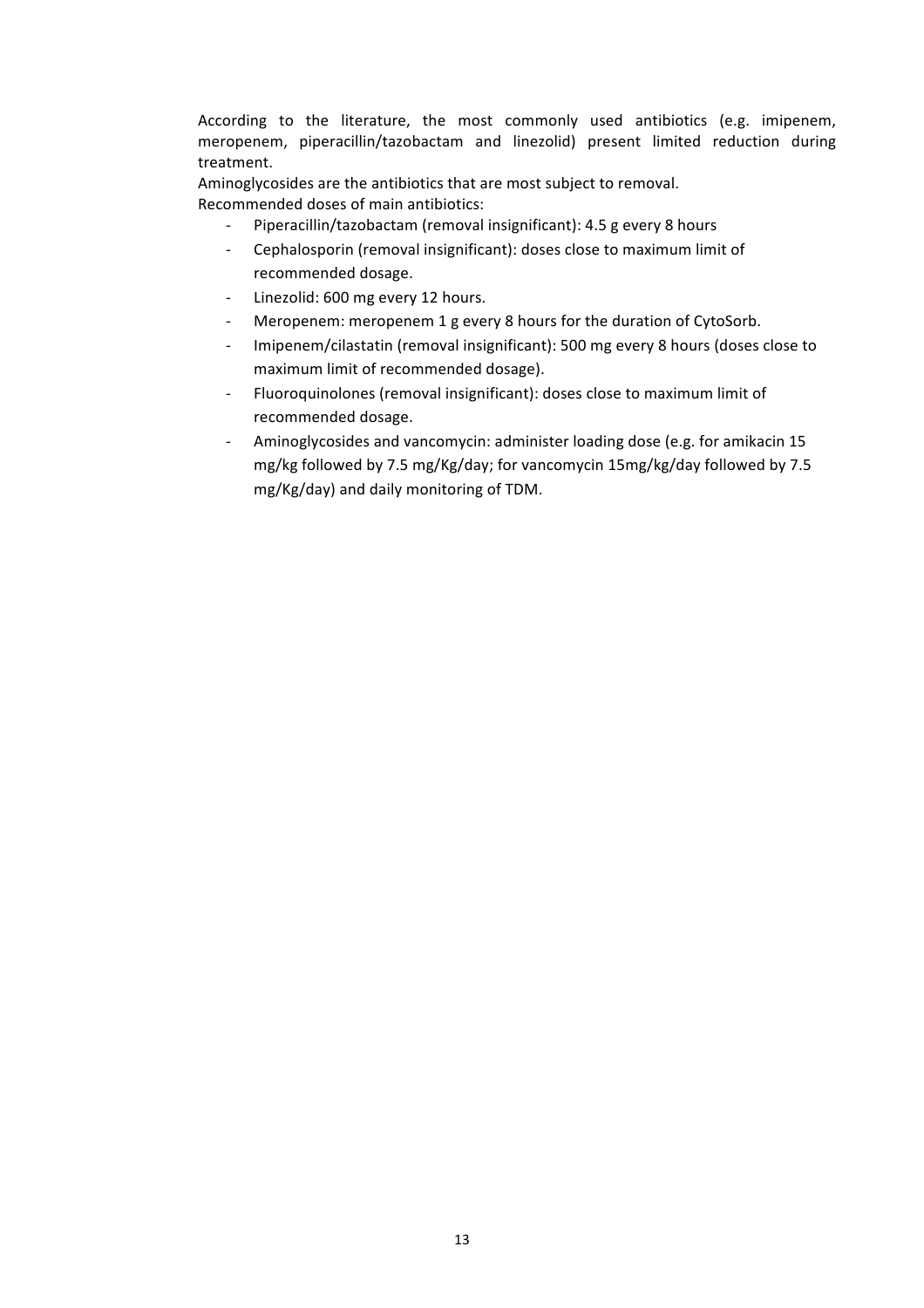## **SHORT BIBLIOGRAPHY**

- 1. The Novel Coronavirus Pneumoniae emergency Response Epidemiology Team. The Epidemiological Characteristics of an Outbreak of 2019 Novel Coronavirus Disease (COVID-19) - China. 2020. Chinese Center for Disease control and Prevention 2020; Vol.2/No.8
- 2. Chaolin Huang\*, Yeming Wang\*, Xingwang Li\*, Lili Ren\*, Jianping Zhao\*, Yi Hu\*, Li Zhang, Guohui Fan, Jiuyang Xu, Xiaoying Gu, Zhenshun Cheng, Ting Yu, Jiaan Xia, Yuan Wei, Wenjuan Wu, Xuelei Xie, Wen Yin, Hui Li, Min Liu, Yan Xiao, Hong Gao, Li Guo, Jungang Xie, Guangfa Wang, Rongmeng Jiang, Zhancheng Gao, Qi Jin, Jianwei Wang<sup>+</sup>, Bin Cao<sup>+</sup>. Clinical features of patients infected with 2019 novel coronavirus in Wuhan, China, Lancet 2020; 395: 497-506
- 3. World Health Organization. Clinical management of severe acute respiratory infection (SARI) when COVID-19 disease is suspected. WHO reference number: WHO/2019-nCoV/clinical/2020.4. 13 March 2020
- 4. Saraladevi Naicker, Chih-Wei Yang, Shang-Jyh Hwang, Bi-Cheng Liu, Jiang-Hua Chen, Vivekanand Jha. The Novel Coronavirus 2019 Epidemic and Kidneys. Kidney Int, 3 March, 2020 https://doi.org/10.1016/j.kint.2020.03.001.
- 5. Multicenter collaboration group of Department of Science and Technology of Guangdong Province and Health Commission of Guangdong Province for chloroquine in the treatment of novel coronavirus pneumonia. Expert consensus on chloroquine phosphate for the treatment of novel coronavirus pneumonia. Zhonghua Jie He He Hu Xi Za Zhi. 2020 Feb 20;43(0):E019
- 6. Sheahan TP, Sims AC, Leist SR, Schäfer A, Won J, Brown AJ, et al. Comparative therapeutic efficacy of remdesivir and combination lopinavir, ritonavir, and interferon beta against MERS-CoV. Nat Commun 2020;11:222.
- 7. de Wit E, Feldmann F, Cronin J, Jordan R, Okumura A, Thomas T, et al. Prophylactic and therapeutic remdesivir (GS-5734) treatment in the rhesus macaque model of MERS-CoV infection. Proc Natl Acad Sci U S A. 2020 Feb 13. pii: 201922083.
- 8. Wu C, Chen X, Cai Y, Xia J, Zhou X, Xu S, Huang H, Zhang L, Zhou X, Du C, Zhang Y, Song J, Wang S, Chao Y, Yang Z, Xu J, Zhou X, Chen D, Xiong W, Xu L, Zhou F, Jiang J, Bai C, Zheng J, Song Y. Risk Factors Associated With Acute Respiratory Distress Syndrome and Death in Patients With Coronavirus Disease 2019 Pneumonia in Wuhan, China. JAMA Intern Med. 2020 Mar 13. doi: 10.1001/jamainternmed.2020.0994. [Epub ahead of print]